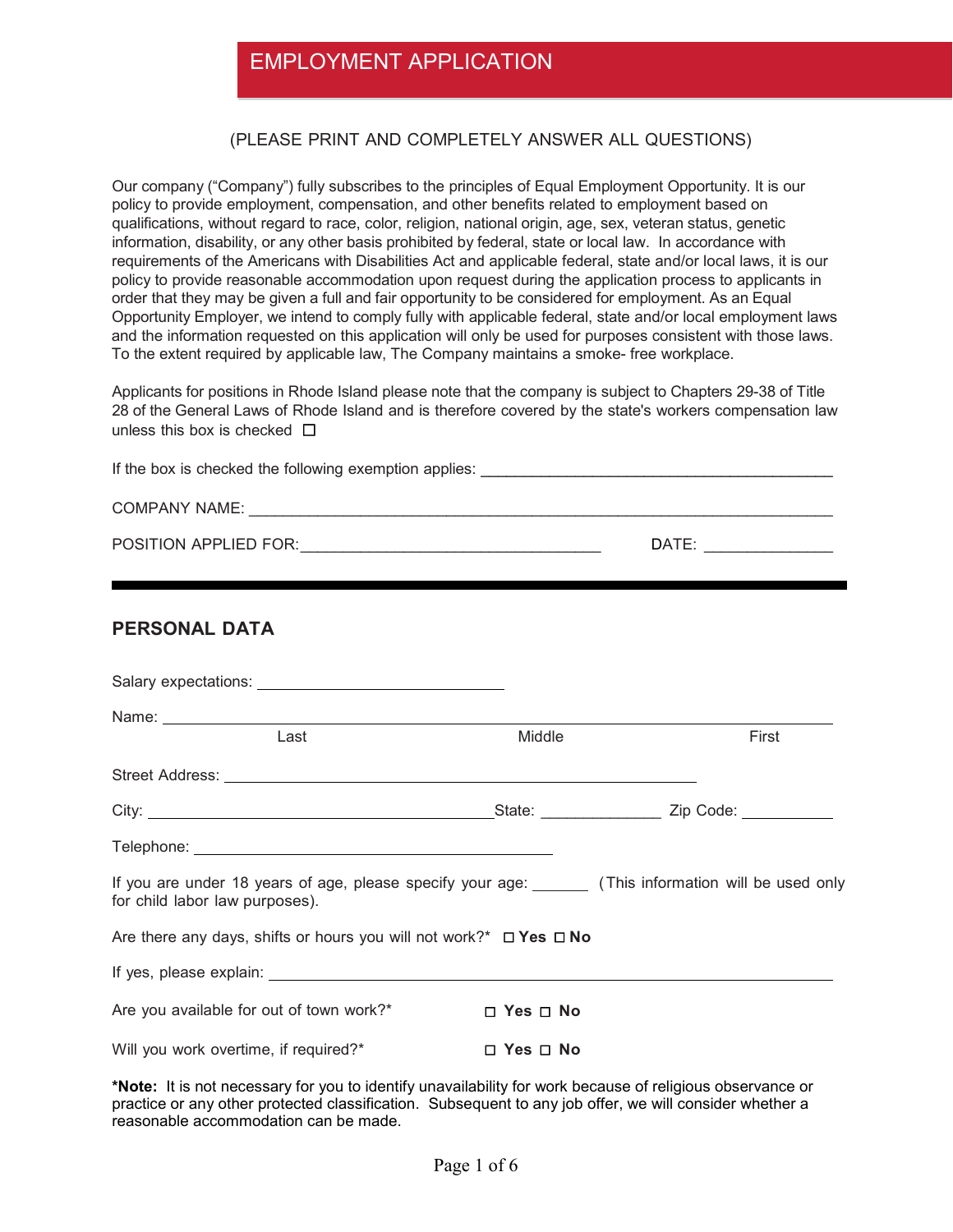How did you learn of our Company?

Have you ever applied or worked at our Company before? ☐ **Yes** ☐ **No** 

If yes, provide dates: \_\_\_\_\_\_\_\_\_\_\_\_\_\_\_\_\_\_\_\_\_\_\_\_\_\_\_\_\_\_\_\_\_\_\_\_\_\_\_\_\_\_\_\_\_\_\_\_\_\_\_\_\_\_\_\_\_\_\_\_\_\_\_\_\_\_

Are you legally authorized to work in the United States? ☐ **Yes** ☐ **No** 

Will you now or in the future require sponsorship for employment visa status (e.g., H-1B visa status)? ☐ **Yes** ☐ **No**

**Note:** The Federal Immigration and Reform and Control Act of 1986 requires that a DHS Employment Eligibility Verification "Form I-9" be completed for every new hire and that within 3 business days of beginning work every new hire must present to the employer documentation establishing his/her identity and authorization to work. This federal requirement must be satisfied as a condition of employment.

#### **DRIVING RECORD**

(Answer only if driving is a requirement of the job for which you are applying).

| Do you have a valid driver's license? $\Box$ Yes $\Box$ No | State: State: | License No: The Contract of the Contract of the Contract of the Contract of the Contract of the Contract of the Contract of the Contract of the Contract of the Contract of the Contract of the Contract of the Contract of th |
|------------------------------------------------------------|---------------|--------------------------------------------------------------------------------------------------------------------------------------------------------------------------------------------------------------------------------|
|                                                            |               |                                                                                                                                                                                                                                |
| Have you had any tickets? $\Box$ Yes $\Box$ No             |               |                                                                                                                                                                                                                                |
| If yes, please explain:                                    |               |                                                                                                                                                                                                                                |
|                                                            |               |                                                                                                                                                                                                                                |
|                                                            |               |                                                                                                                                                                                                                                |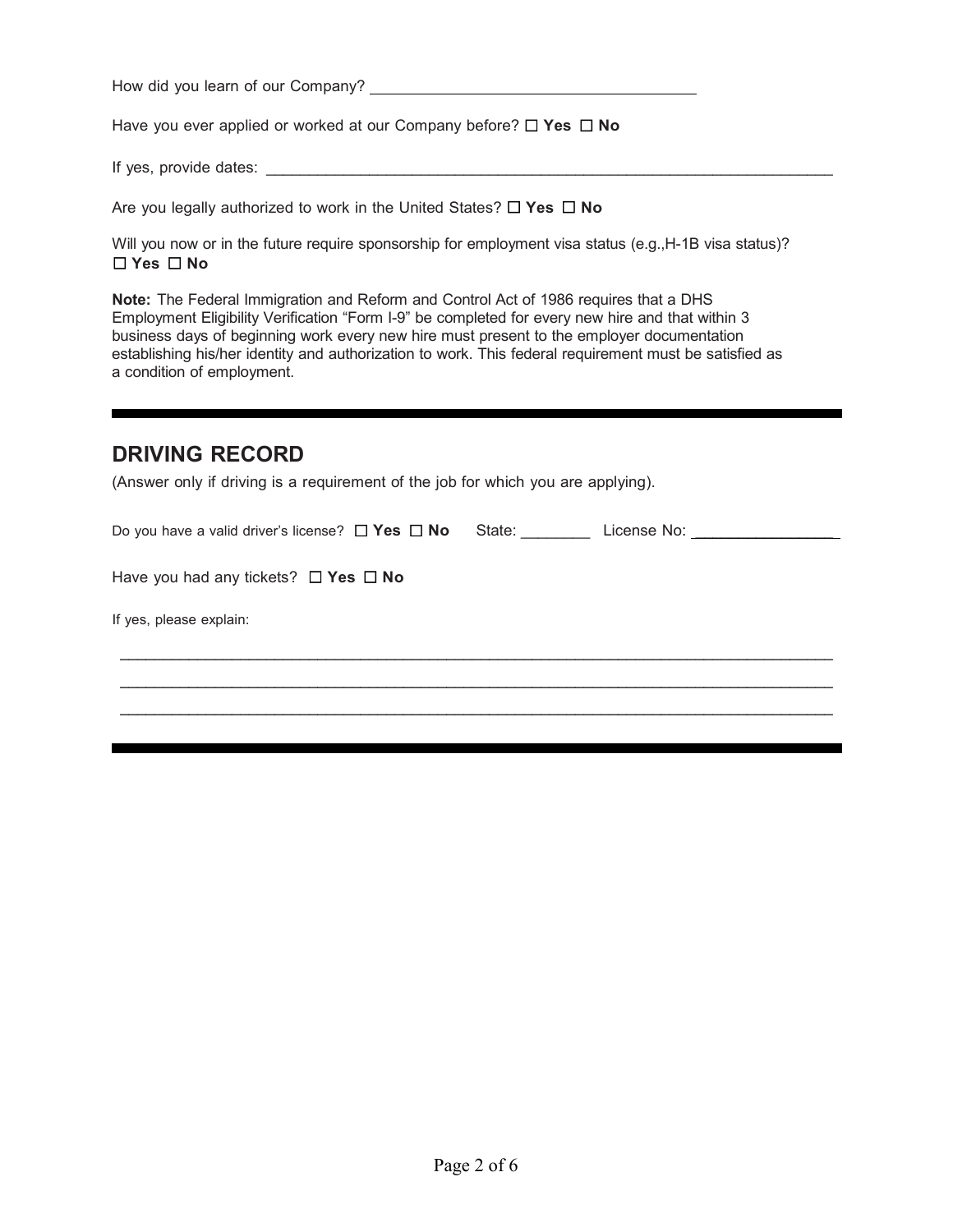## **EDUCATION**

Describe any educational degrees, skills, training or experience you believe are relevant to the job applied for:

| Name, City and State of<br><b>Educational Institution</b> | <b>Graduated</b> |           | If no,<br><b>Degree</b><br><b>Credits</b><br><b>Earned</b> | Type of<br><b>Degree</b><br>Major<br><b>Received or</b><br><b>Expected</b> |  | <b>Minor</b>       | <b>Grade Point/</b> |
|-----------------------------------------------------------|------------------|-----------|------------------------------------------------------------|----------------------------------------------------------------------------|--|--------------------|---------------------|
|                                                           | <b>Yes</b>       | <b>No</b> |                                                            |                                                                            |  | <b>Overall GPA</b> |                     |
| <b>High School</b>                                        |                  |           |                                                            |                                                                            |  |                    |                     |
| <b>College or University</b>                              |                  |           |                                                            |                                                                            |  |                    |                     |
| <b>Technical/GED</b>                                      |                  |           |                                                            |                                                                            |  |                    |                     |
| Licenses/<br><b>Certification/Other</b>                   |                  |           |                                                            |                                                                            |  |                    |                     |

# **EMPLOYMENT HISTORY:**

Please complete for all full-time or part-time employment beginning with most recent employer. You may include as part of your employment history any verified work performed on a volunteer basis. All applicants should start with their most recent job, include military assignments and voluntary employment and provide ten (10) years of history. (A separate sheet may be attached.) You must explain any gaps in your employment history.

| Dates Employed: From: ____________To: _____________ |  |
|-----------------------------------------------------|--|
|                                                     |  |
|                                                     |  |
|                                                     |  |
|                                                     |  |
|                                                     |  |
|                                                     |  |
|                                                     |  |
| Dates Employed: From: To: To:                       |  |
|                                                     |  |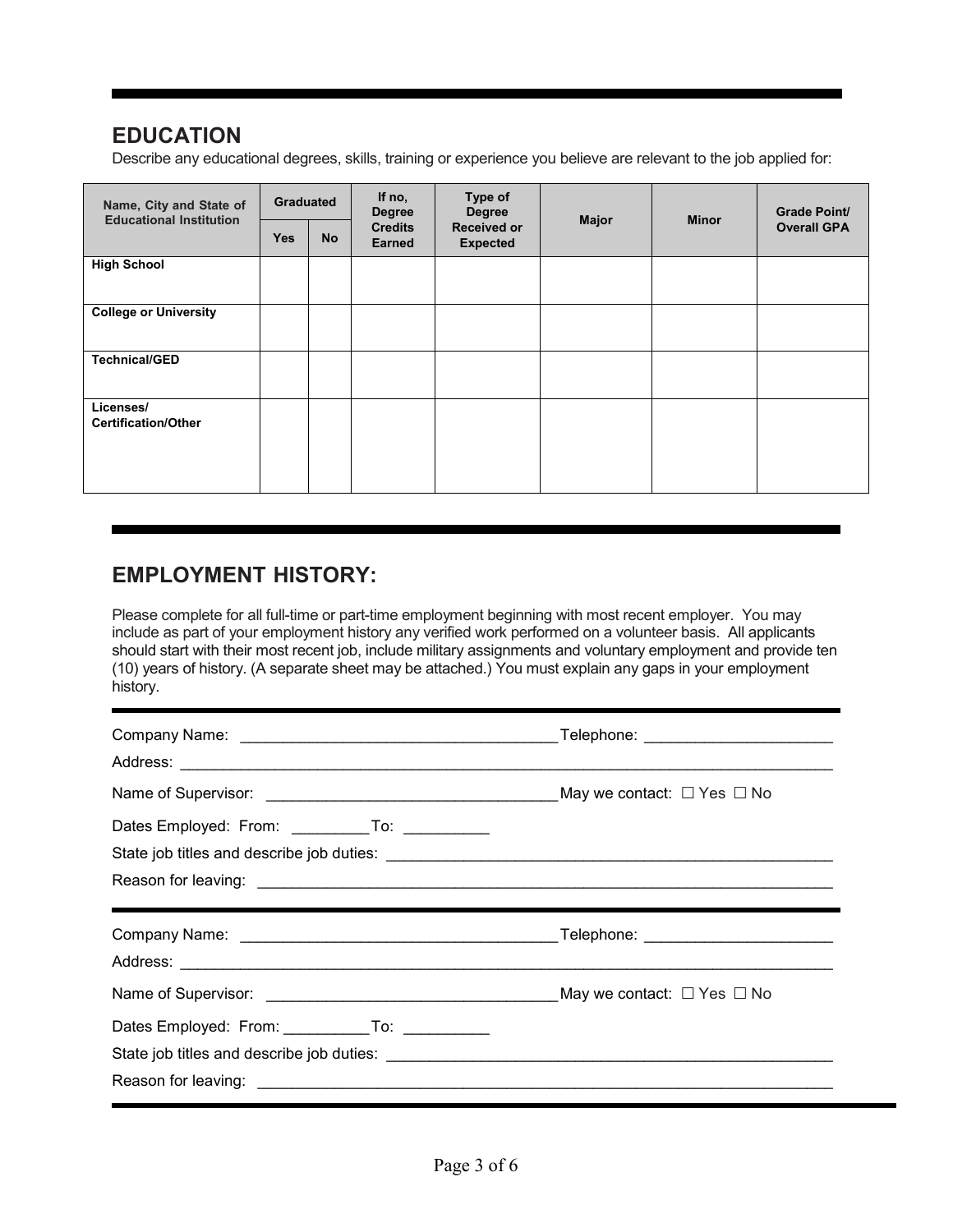| Dates Employed: From: _____________To: ____________          |                                                                                                                                                                                                                     |
|--------------------------------------------------------------|---------------------------------------------------------------------------------------------------------------------------------------------------------------------------------------------------------------------|
|                                                              |                                                                                                                                                                                                                     |
|                                                              |                                                                                                                                                                                                                     |
|                                                              |                                                                                                                                                                                                                     |
|                                                              |                                                                                                                                                                                                                     |
|                                                              |                                                                                                                                                                                                                     |
| Dates Employed: From: _____________To: ______________        |                                                                                                                                                                                                                     |
|                                                              |                                                                                                                                                                                                                     |
|                                                              |                                                                                                                                                                                                                     |
|                                                              | Did you receive any discipline in your last 12 months of active employment with your previous employer?                                                                                                             |
|                                                              | Were you given a performance evaluation within the last 12 months of active employment? $\Box$ Yes $\Box$ No                                                                                                        |
|                                                              | If yes, what was the range of scores used and what was your score?                                                                                                                                                  |
| copy of the agreement if you are being considered for hire)? | Have you signed any non-competition or non-solicitation agreement or any other kind of agreement with<br>any other employer that might restrict you from working for the Company (you will be required to furnish a |
| $\Box$ Yes $\Box$ No                                         |                                                                                                                                                                                                                     |
|                                                              |                                                                                                                                                                                                                     |
|                                                              |                                                                                                                                                                                                                     |
|                                                              |                                                                                                                                                                                                                     |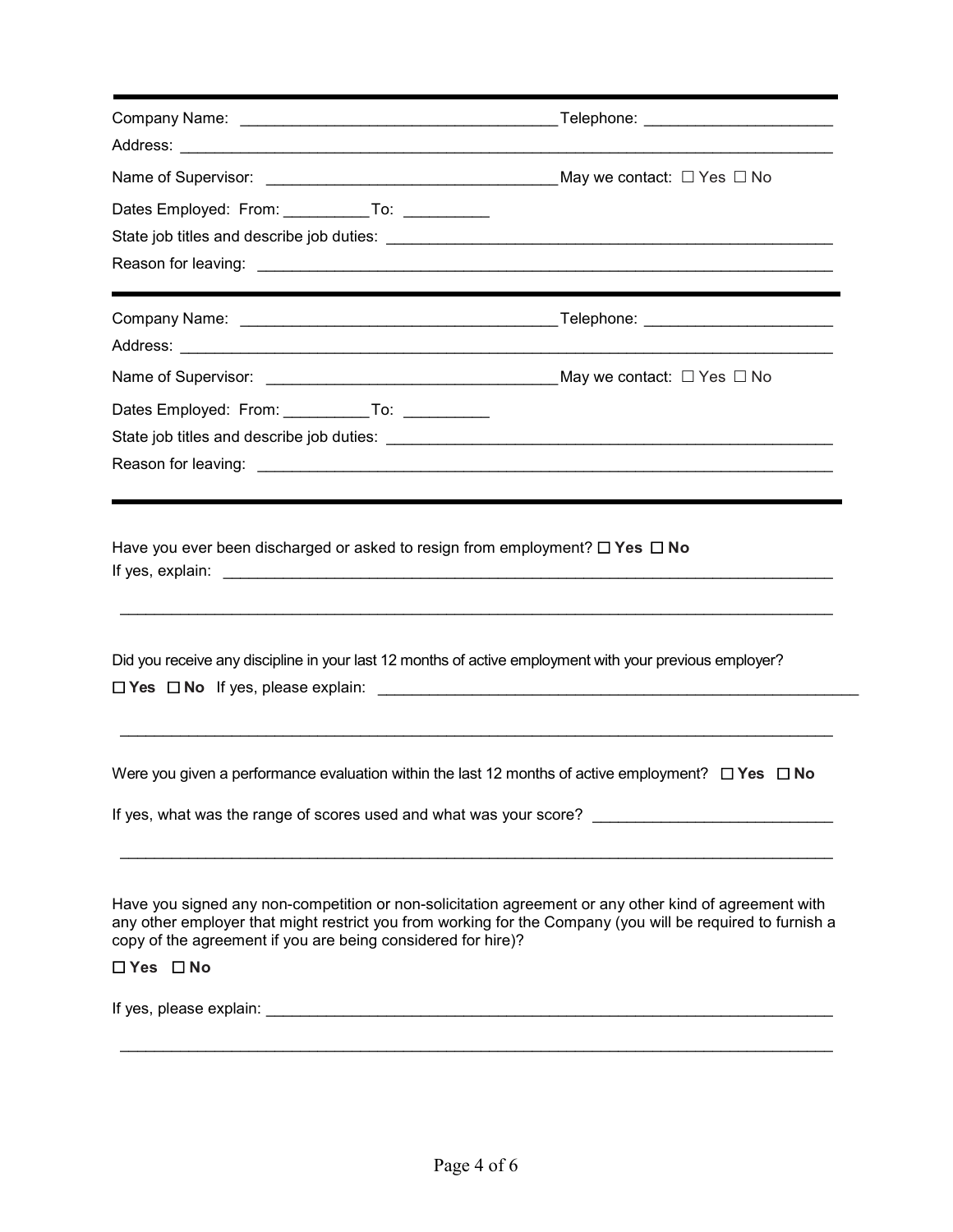**PROFESSIONAL REFERENCES** (Please list three individuals unrelated to you with whom you have worked who know your qualifications for this position.)

| <b>NAME</b> | <b>ADDRESS</b> | <b>PHONE</b> | <b>RELATIONSHIP</b> |
|-------------|----------------|--------------|---------------------|
|             |                |              |                     |
|             |                |              |                     |
|             |                |              |                     |
|             |                |              |                     |
|             |                |              |                     |
|             |                |              |                     |

**MILITARY** (Complete only if you served in the military.)

| <b>Branch of Service:</b> | Number of Years /Months of Service: |  |
|---------------------------|-------------------------------------|--|
|                           |                                     |  |

| Rank at Discharge; | Date of Discharge: |
|--------------------|--------------------|
|--------------------|--------------------|

Describe any military skills, training or experience you believe are relevant to the job you applied for:

\_\_\_\_\_\_\_\_\_\_\_\_\_\_\_\_\_\_\_\_\_\_\_\_\_\_\_\_\_\_\_\_\_\_\_\_\_\_\_\_\_\_\_\_\_\_\_\_\_\_\_\_\_\_\_\_\_\_\_\_\_\_\_\_\_\_\_\_\_\_\_\_\_\_\_\_\_\_\_\_\_\_\_ \_\_\_\_\_\_\_\_\_\_\_\_\_\_\_\_\_\_\_\_\_\_\_\_\_\_\_\_\_\_\_\_\_\_\_\_\_\_\_\_\_\_\_\_\_\_\_\_\_\_\_\_\_\_\_\_\_\_\_\_\_\_\_\_\_\_\_\_\_\_\_\_\_\_\_\_\_\_\_\_\_\_\_ \_\_\_\_\_\_\_\_\_\_\_\_\_\_\_\_\_\_\_\_\_\_\_\_\_\_\_\_\_\_\_\_\_\_\_\_\_\_\_\_\_\_\_\_\_\_\_\_\_\_\_\_\_\_\_\_\_\_\_\_\_\_\_\_\_\_\_\_\_\_\_\_\_\_\_\_\_\_\_\_\_\_\_

### **LIE DETECTOR TESTS**

**Massachusetts Applicants Note:** It is unlawful in Massachusetts to require or administer a lie detector test as a condition of employment or continued employment. An employer who violates this law shall be subject to criminal penalties and civil liability.

**Maryland Applicants Note:** An employer may not require or demand, as a condition or prospective employment or continued employment, an individual submit to or take a lie detector or similar test. An employer who violates this law is guilty of a misdemeanor and subject to a fine not exceeding \$100. I have read and acknowledge this notice:

Applicant's Signature:  $\Box$